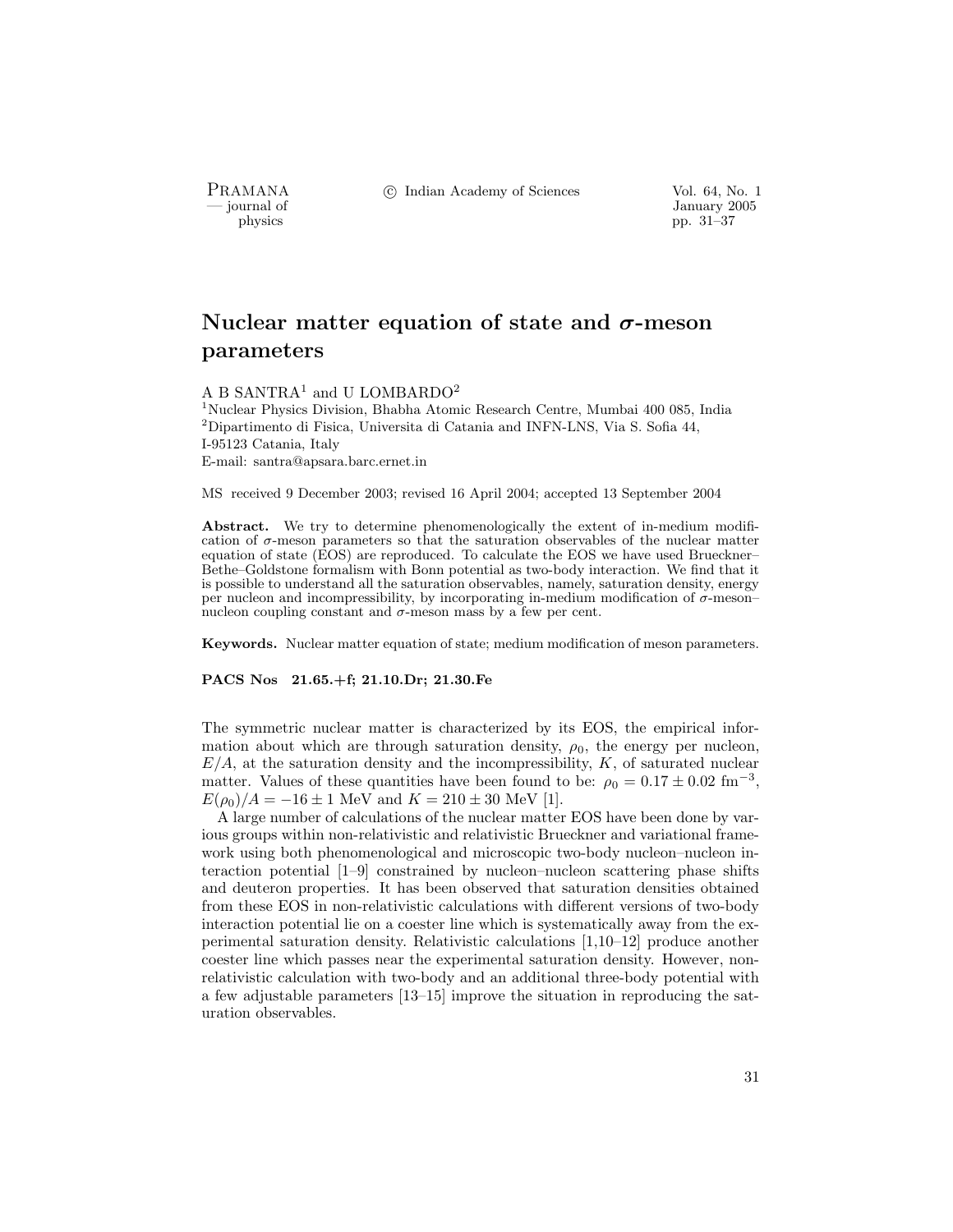#### A B Santra and U Lombardo

In recent years ideas from non-perturbative QCD, namely, modification of hadron parameters in nuclear medium due to partial restoration of chiral symmetry, have been employed [16,17] to understand the saturation observables of nuclear matter. These calculations were done in relativistic Dirac–Brueckner [16] as well as non-relativistic Brueckner–Bethe–Goldstone [17] formalism by taking the Bonn potential as two-body interaction, in which the mesonic degrees of freedom have been treated explicitly. Extent of modification of the parameters of Bonn potential (nucleon mass, cut-off masses at the meson–nucleon vertices and masses of vector and scalar mesons) was guided by prescriptions of Brown–Rho scaling [18], estimations of quark–meson coupling model [19] and QCD sum rule [20].

By using relativistic Dirac–Brueckner–Hartree–Fock approach alone to calculate the EOS and Brown–Rho scaling for modification of hadron parameters, it was not possible to get saturation in nuclear matter EOS [16]. To improve the situation, additional many-body effect coming from the hadronic sector, namely, modification of  $\sigma$ -meson (two-pion correlator in  $0^+$  channel) spectral function due to in-medium polarization of pion to nucleon–hole and delta–hole states, was included to get the saturation observables close to experimental values. These effects were incorporated in one-boson exchange model of nucleon–nucleon interaction by suitably modifying the mass and coupling with nucleon of the zero-width  $\sigma$ -meson. Modification of σ-meson–nucleon coupling mocks up, as it were, the modification of σ-meson width in nuclear medium.

On the other hand, in [17] using non-relativistic Brueckner–Bethe–Goldstone formalism it was possible to get saturation in nuclear matter EOS using Brown–Rho scaling alone for modification of hadron parameters. However, energy per nucleon and incompressibility could not be matched with corresponding experimental values. It was possible to match the energy per nucleon to its experimental value, by taking a non-linear form for the modification of cut-off masses with respect to density, but the incompressibility came out very large.

Modification of hadronic (particularly mesons) parameters may originate from two sources: firstly due to interactions in the hadronic sector and secondly due to partial restoration of chiral and scale symmetry of QCD in nuclear medium. The latter effect gives rise to Brown–Rho scaling [18]. As it is not possible to reproduce the saturation observables of nuclear matter by modifying the hadron parameters according to Brown–Rho scaling alone, and the spectral function of  $\sigma$ meson is most vulnerable to be affected by in-medium pion polarization [16], we aim here to determine phenomenologically the extent of in-medium modification of  $\sigma$ -meson parameters, which alone will be required to understand the saturation observables of nuclear matter within non-relativistic Brueckner–Bethe–Goldstone framework. It is also very much of current interest [21] to know the extent of in-medium modification of  $\sigma$ -meson spectral function.

We consider  $\sigma$ -meson to be of zero width and assume that its role in one-bosonexchange model of nucleon–nucleon interaction can be taken care of through its mass, coupling with nucleon and cut-off mass at the  $\sigma$ -nucleon interaction vertex. We concentrate on the modification of only two parameters,  $\sigma$ -meson mass and  $\sigma$ -nucleon coupling constant.

As it is well-known that  $\sigma$ -meson is responsible for generating the medium range attraction in nucleon–nucleon interaction, reduction of its mass would generate

 $32$  *Pramana – J. Phys.*, Vol. 64, No. 1, January 2005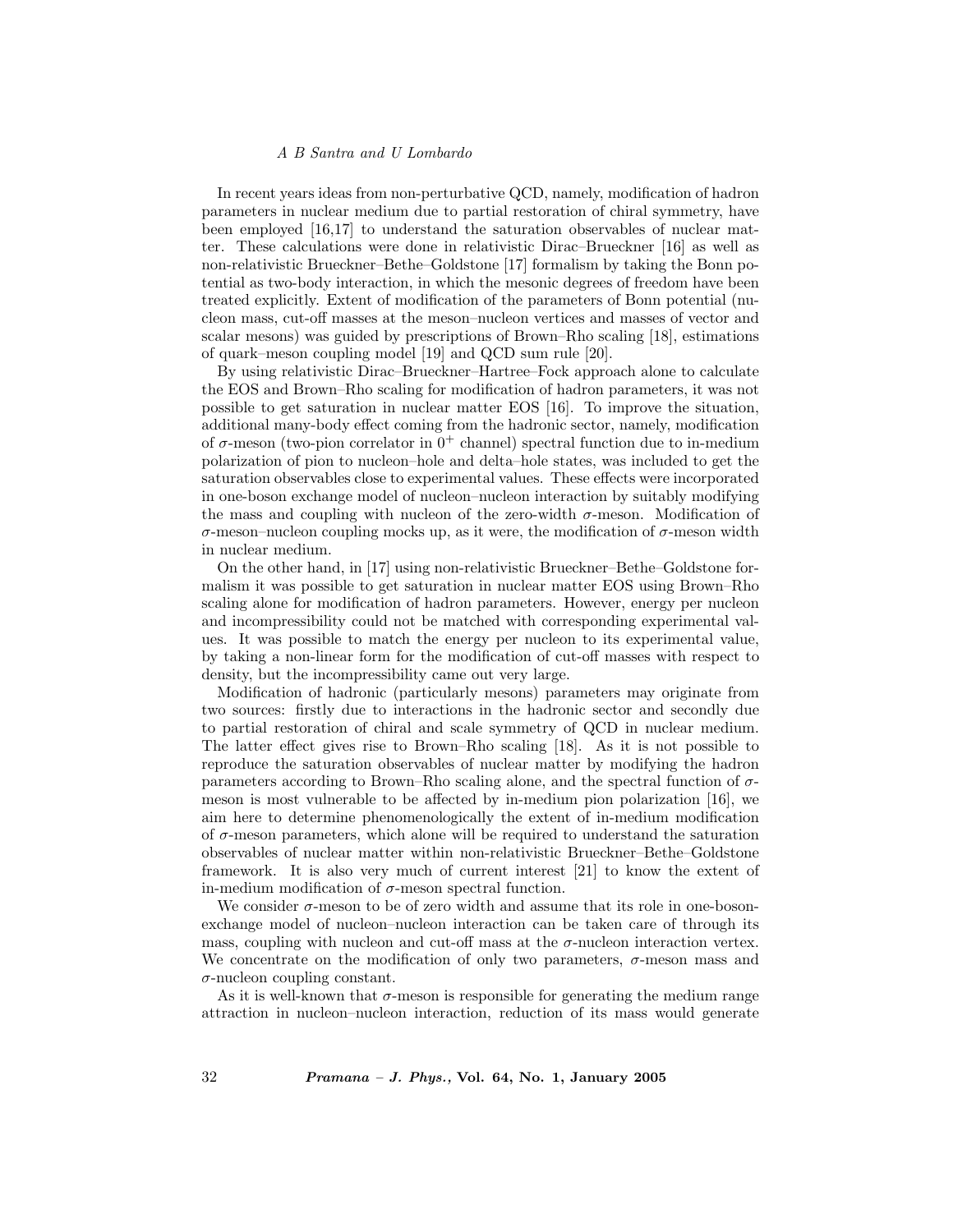Nuclear matter  $EOS$  and  $\sigma$ -meson parameters

| Meson      | $g^2/4\pi$ | f/q  | Mass (MeV) | $\Lambda$ (MeV) |
|------------|------------|------|------------|-----------------|
| $\pi$      | 14.40      |      | 138.03     | 1700            |
| $\eta$     | 3.00       |      | 548.80     | 1500            |
| $\rho$     | 0.90       | 6.10 | 769.00     | 1850            |
| $\omega$   | 24.50      | 0    | 782.60     | 1850            |
| $\delta$   | 2.488      |      | 983.00     | 2000            |
| $\sigma$   | 8.9437     |      | 550.00     | 1900            |
| $\sigma^*$ | 18.3773    |      | 720.00     | 2000            |

Table 1. Meson parameters used in Bonn-B potential.

\*Parameters of  $\sigma$ -meson to use for  $T = 0$  nucleon–nucleon potential.

attractive effect on the EOS, thus pushing the saturation density away from its experimental value. However, reduction of  $\sigma$ -nucleon coupling would generate repulsive effects, which may bring the saturation density towards the experimental value. So, first we modify  $\sigma$ -nucleon coupling,  $g_{\sigma NN}$ , as

$$
g_{\sigma NN}^* = g_{\sigma NN} \left( 1 - \alpha \tilde{\rho} \right),\tag{1}
$$

where  $\tilde{\rho} = \rho/\rho_0$  with  $\rho_0$  as the nuclear matter saturation density (0.17 fm<sup>-3</sup>),  $g_{\sigma NN}^*$  is the in-medium coupling constant at density  $\rho$  and  $\alpha$  is a parameter which determines the extent of modification of the coupling constant at saturation density. Dependence of meson–nucleon coupling constant with density in nuclear medium has been discussed in relativistic mean field model [22] and quark meson coupling model [19].

We calculate the EOS in Brueckner–Bethe–Goldstone formalism taking Bonn potential as two-body interaction with its parameters given in table 1. We have used conventional choice for single nucleon energies, i.e., bound energy below the Fermi sea and free energy above the Fermi sea. The  $\sigma$ -nucleon coupling is modified using eq.  $(1)$ .

The results are shown in figure 1. We see that the EOS becomes more and more stiff with increasing values of  $\alpha$ . The effect of reduction of  $g_{\sigma NN}$  is highly repulsive. The saturation density decreases from 0.25 fm<sup>-3</sup> to 0.08 fm<sup>-3</sup> as  $\alpha$  is increased from 0.0 to 0.08. Though at some intermediate value of  $\alpha$ , the saturation density matches with the experimental value, the energy per particle is always higher than the experimental value.

Thus, we see that by changing the  $\sigma$ -nucleon coupling alone as given in eq. (1), it is not possible to reproduce the saturation density and energy per nucleon simultaneously.

Now, we turn towards the other parameter, i.e., mass of  $\sigma$ -meson. We expect that the attractive effect generated in nuclear matter EOS due to reduction of  $\sigma$ meson mass may bring down the energy per nucleon to its experimental value. So, in addition to the modification of coupling constant given in eq. (1) we modify  $\sigma$ -meson mass,  $m_{\sigma}$ , as given below.

$$
m_{\sigma}^{*} = m_{\sigma} \left( 1 - \beta \tilde{\rho} \right),\tag{2}
$$

*Pramana – J. Phys.*, Vol. 64, No. 1, January 2005  $33$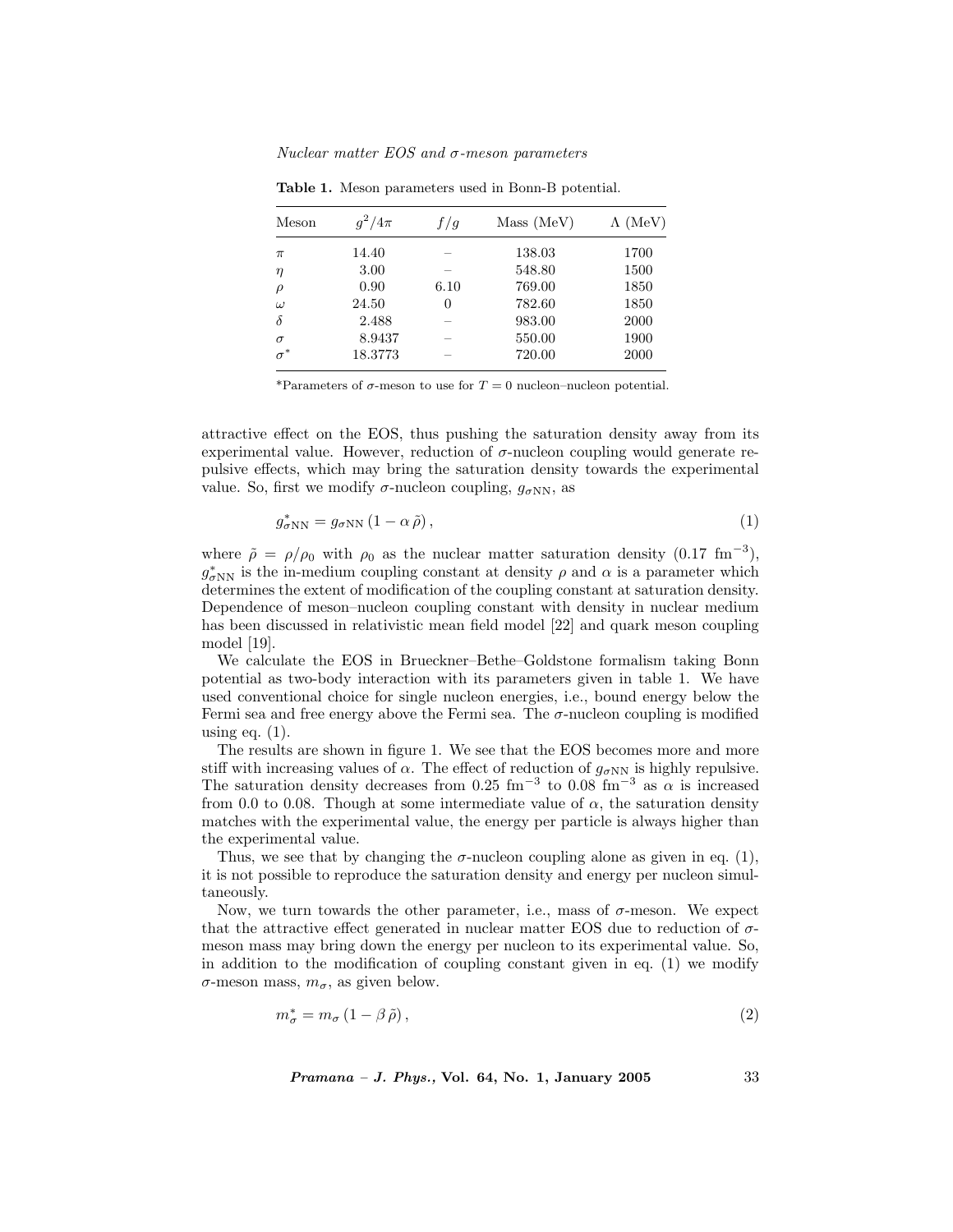A B Santra and U Lombardo



Figure 1. EOS of symmetric nuclear matter when  $\sigma$ -nucleon coupling constant of Bonn potential is modified according to eq. (1). Various curves correspond to different values of  $\alpha$  of eq. (1).

where  $m^*_{\sigma}$  is the  $\sigma$ -meson mass in nuclear medium at density  $\rho$ . We have taken for this parameter also a linear dependence introducing a parameter  $\beta$  which determines the modification of  $m_{\sigma}$  at saturation density.

Now, we calculate the EOS again by taking the Bonn potential as two-body interaction modifying its  $\sigma$ -nucleon coupling and  $\sigma$ -meson mass as given in eqs (1) and (2) respectively. For a given value of  $\alpha$  in the range from 0.0 to 0.20 we fix  $\beta$  in such a way that the EOS gives saturation density at  $0.17 \text{ fm}^{-3}$ . The reduction of mass of  $\sigma$ -meson causes much more attraction than the repulsion generated by the reduction of  $\sigma$ -nucleon coupling. We find that repulsion generated by 20% reduction of  $\sigma$ -nucleon coupling is balanced by attraction generated by only 4% reduction of  $\sigma$ -meson mass. We determine the energy per nucleon and incompressibility from the EOS so obtained. We find from the EOS curves obtained for various values of  $\alpha$  and  $\beta$  that the energy per nucleon and the incompressibility cannot be matched with their corresponding experimental values for any set of values of  $\alpha$  and  $\beta$ .

Thus, we see again that it is not possible to reproduce the energy per nucleon and the incompressibility by changing the  $\sigma$ -nucleon coupling given in eq. (1) and  $\sigma$ -meson mass given in eq. (2), though saturation density can be matched with its experimental value.

To improve the situation, we discard the linear dependence of in-medium  $\sigma$ -meson given in eq. (2) and take a density-independent form for in-medium  $\sigma$ -meson mass as given below.

34 Pramana – J. Phys., Vol. 64, No. 1, January 2005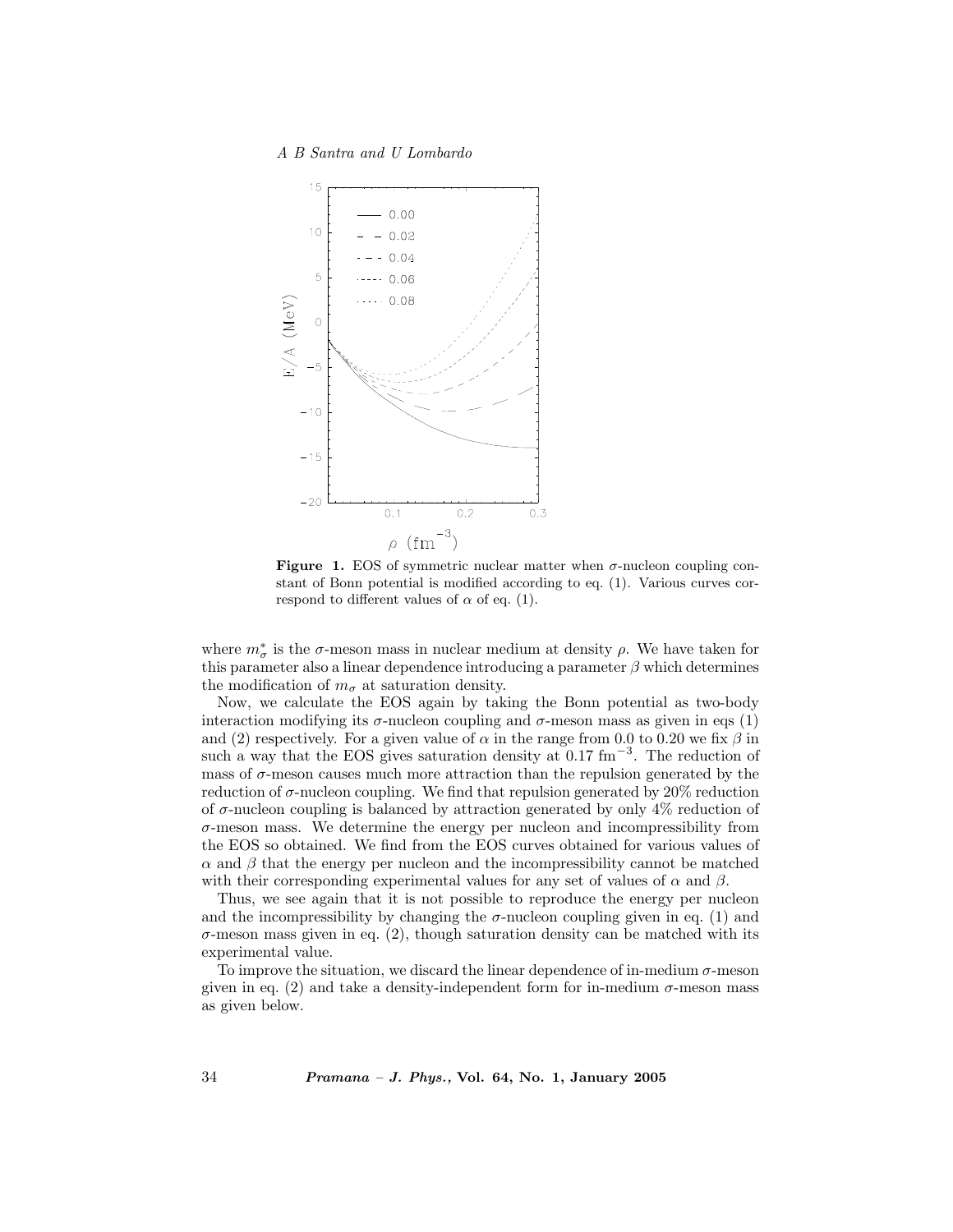Nuclear matter  $EOS$  and  $\sigma$ -meson parameters



**Figure 2.** EOS of symmetric nuclear matter when  $\sigma$ -nucleon mass and coupling constant of Bonn potential is modified according to eqs (1) and (3) respectively. Various curves correspond to different values of  $\alpha$  and  $\gamma$ .

$$
m_{\sigma}^{*} = m_{\sigma} \left( 1 - \gamma \right), \tag{3}
$$

where  $m^*_{\sigma}$  is, as before, the  $\sigma$ -meson mass in nuclear medium. Choice of such a density-independent form has been guided by the following considerations. Spectral function of  $\sigma$ -meson may have two components [16]. Only one of those, which can be represented by a two-pion correlator and which is susceptible to in-medium modification due to pion polarization to nucleon–hole and delta–hole states, gets modified in the medium, while the other part is density independent. Our ansatz is that medium-dependent part of the spectral function saturates very fast.

Now, we calculate the EOS once again by taking Bonn potential as two-body interaction modifying its  $\sigma$ -nucleon coupling and  $\sigma$ -meson mass as given in eqs. (1) and (3) respectively. The results are shown in figure 2. We see that for  $\alpha = 0.032$ , calculated EOS gives energy per nucleon at  $-16$  MeV for  $\gamma = 0.020$ . However, the saturation density comes out at 0.21 fm<sup>-3</sup> which is more than the experimental value. If we take  $\alpha = 0.068$  we get, for  $\gamma = 0.035$ , both the energy per nucleon and saturation density at their corresponding experimental values of −16 MeV and 0.17 fm<sup>−</sup><sup>3</sup> respectively. The incompressibility obtained from this EOS is 215 MeV. Thus, we see that it is possible to understand all three saturation observables of symmetric nuclear matter by incorporating modification of mass and coupling of σ-meson by a very little extent. We also show the EOS obtained for α = 0.115. In this case, calculated EOS gives energy per nucleon at  $-16$  MeV for  $\gamma = 0.050$ . However, the saturation density comes out at  $0.13 \text{ fm}^{-3}$  which is less than the experimental value.

*Pramana – J. Phys.*, Vol. 64, No. 1, January 2005  $35$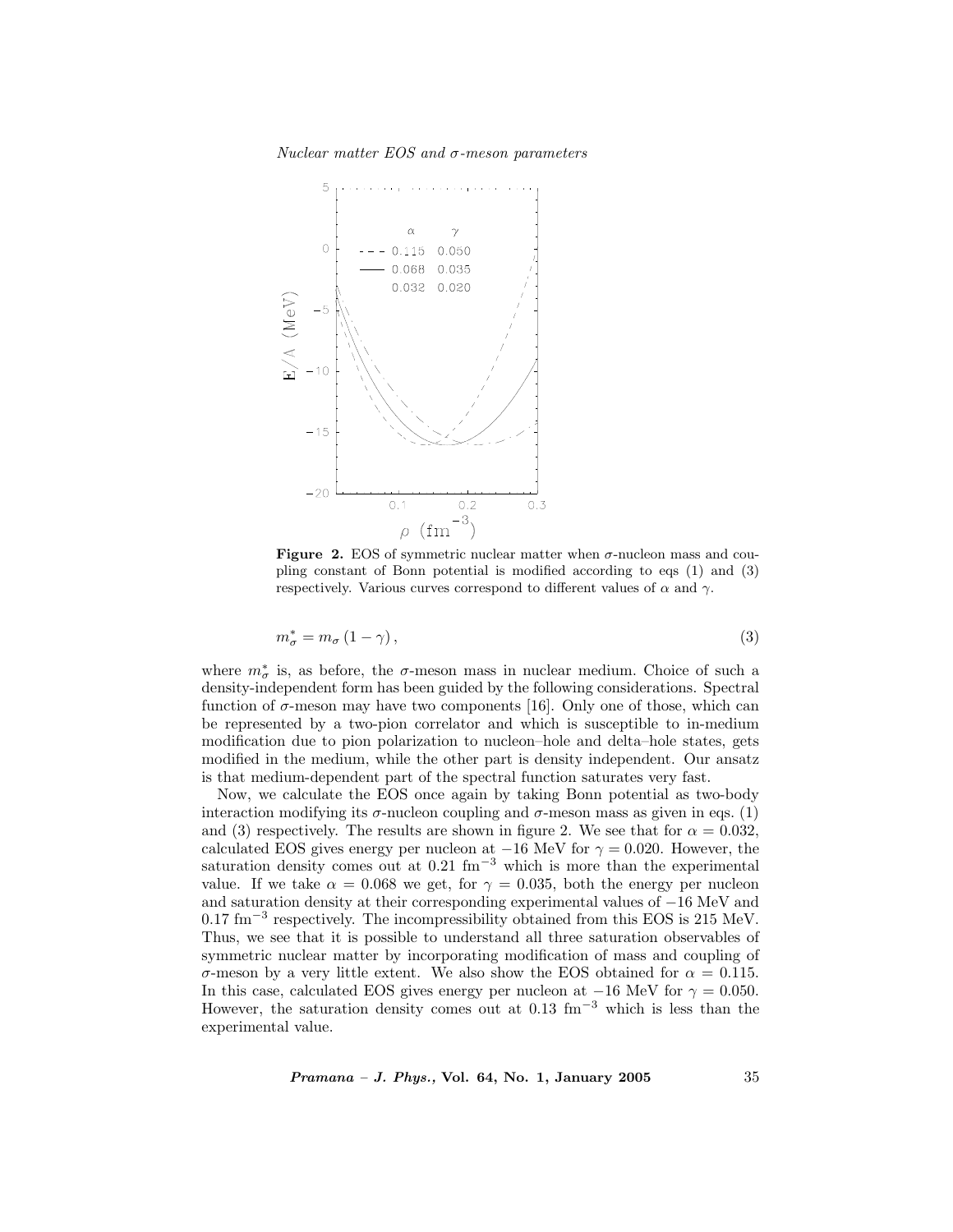#### A B Santra and U Lombardo

Thus, we conclude from the above analysis that the saturation density, energy per nucleon and incompressibility of symmetric nuclear matter can be understood in the Brueckner–Bethe–Goldstone framework with Bonn potential by modifying its  $\sigma$ -meson parameters alone to a very small extent. We find that the  $\sigma$ -nucleon coupling constant and  $\sigma$ -meson mass are to be reduced only by 7% and 3.5% respectively of the corresponding values required to understand the nucleon–nucleon phase shifts and deuteron properties. Modification of mass required is much smaller than that of QCD models [19,20]. We need only two parameters to understand three saturation observables. Though we have analysed by taking modifications on mass and coupling of  $\sigma$ -meson alone, effects due to in-medium modification of masses and couplings of other mesons,  $\omega$  in particular should be included. Also, we need to know in-medium modification of the spectral function from microscopic calculation. We are looking into these aspects for complete analysis.

Before we end, a few comments are in order.

- 1. The ansatz  $(3)$ , which may appear to be *ad hoc*, is guided by the following considerations: Due to pion polarization effect, modification of the width of the in-medium  $\sigma$ -meson spectral function is much more than that of the peak position. In some model calculations [21], modification of the peak position of the spectral function is very small. Thus, in-medium  $\sigma$ -meson mass, which is related to the peak position of the spectral function, does not depend strongly on density, and it attains a density-independent value very fast. However, the effect of in-medium density-dependent width is reflected through density-dependent  $\sigma$ -nucleon coupling.
- 2. To determine the parameter  $\rho_0$  self-consistently, we first calculate the EOS with  $\alpha = 0$  (1) and  $\gamma = 0$  (3), then identify  $\rho_0$  from the EOS as the density where  $E/A$  is minimum. For the next calculation with non-zero values of  $\gamma$  and  $\alpha$ , we take  $\rho_0$  which was found previously. Once again, we calculate  $\rho_0$  from the calculated EOS and put this new  $\rho_0$  in the next calculation. This procedure is continued till all the satuartion observables match with their corresponding experimental values. Thus, though  $\rho_0$  appears to be a parameter, its value (0.17 fm<sup>-3</sup>) has been determined self-consistently.
- 3. Though the primary aim of this paper is to investigate the effect of modification of  $\sigma$ -meson parameters alone, we find, by including modification of parameters of all other mesons with a variety of modification schemes, it is not possible in the framework of non-relativistic Brueckner calculation to match simultaneously all the three saturation observables, namely, the saturation density, binding energy and incompressibility to their corresponding experimental values, by taking any other choice of meson parameter modification scheme than given here. However, if we restrict only to the saturation density and binding energy, it is possible to match these two observables with their corresponding experimental values by taking other meson parameter modification scheme. In this sense, the meson parameter modification scheme presented here is robust.